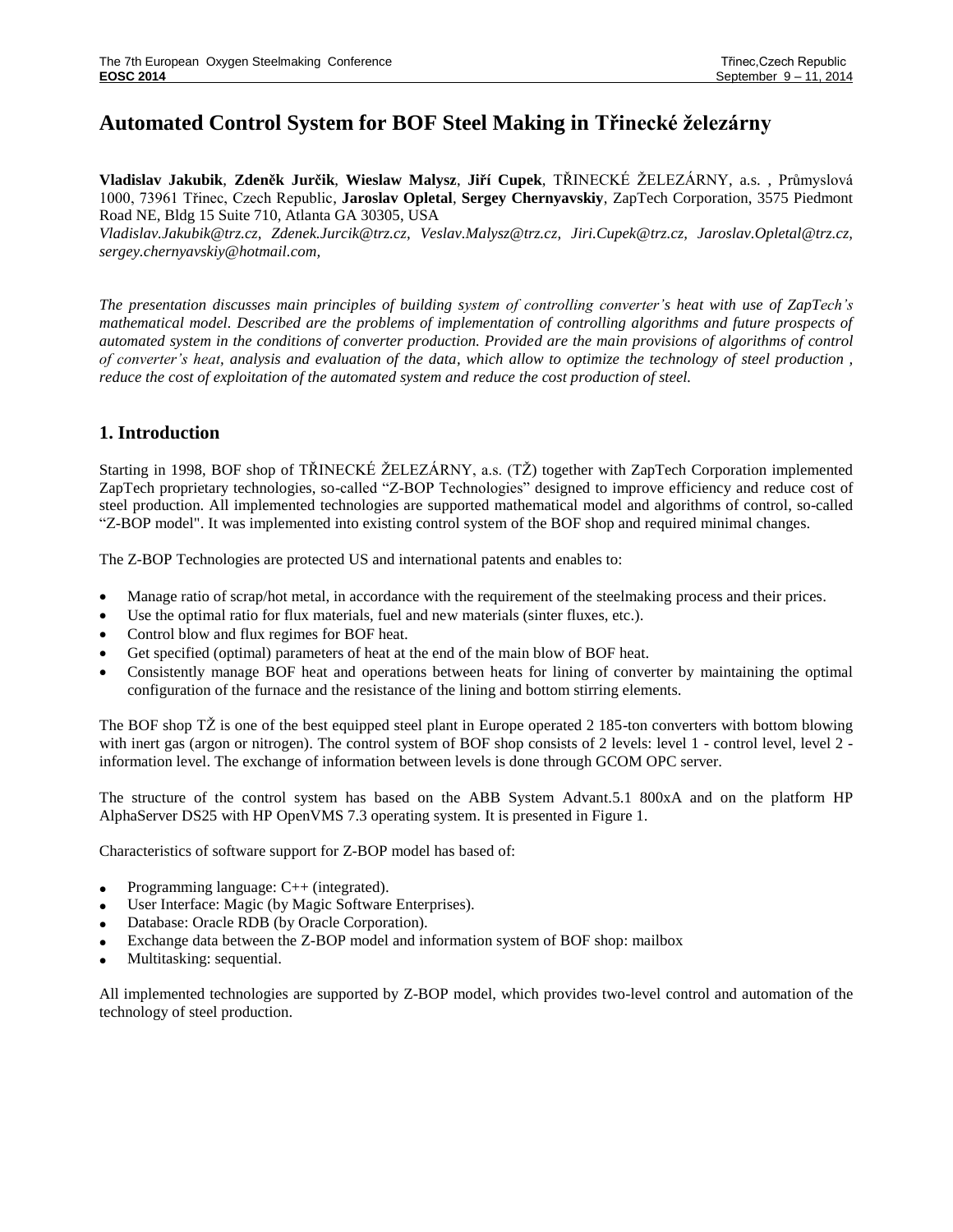

Fig. 1 Structure of control system of BOF shop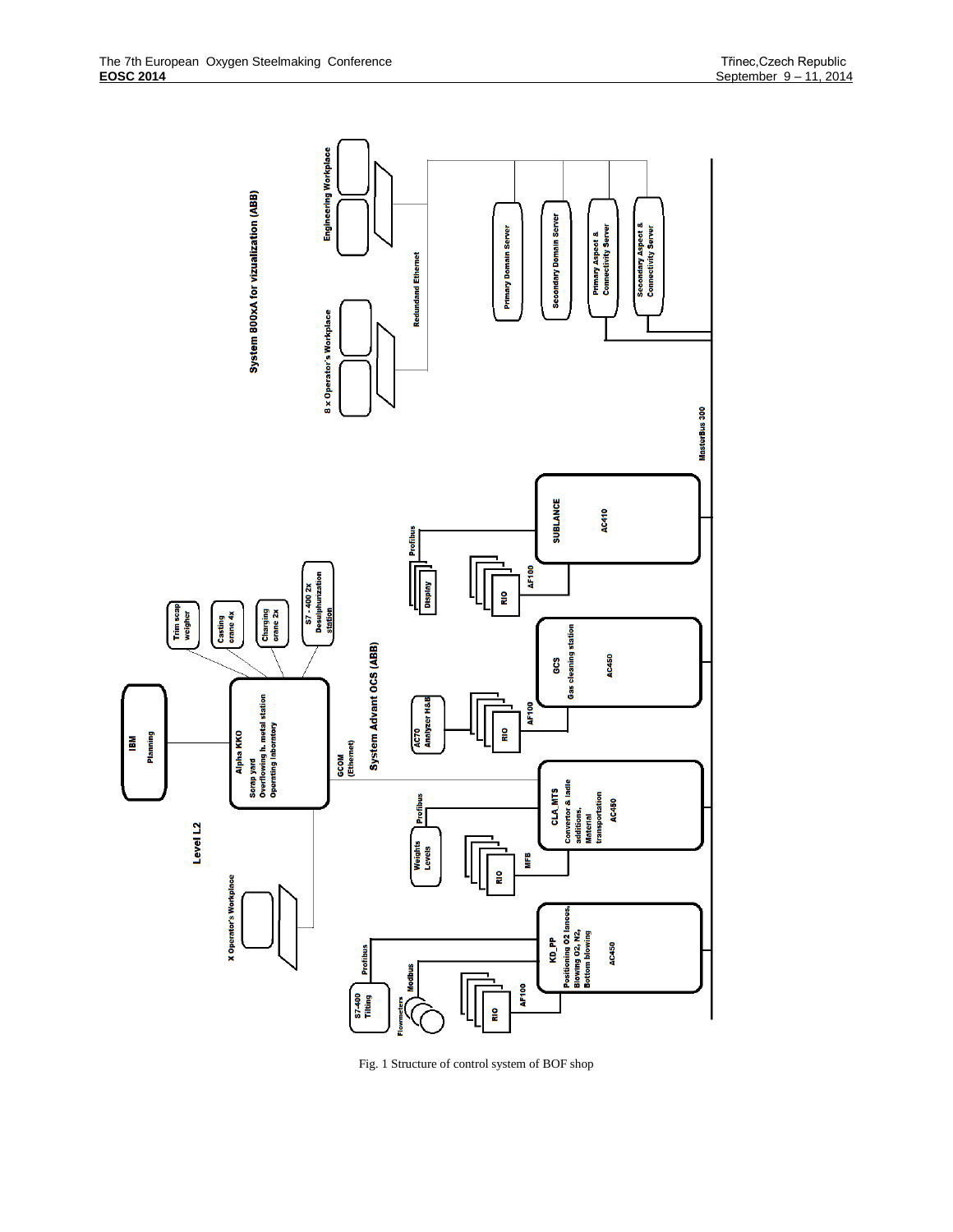# **2. Mathematical models and algorithms of control of the first level**

Mathematical model and algorithms are presented in two-level system: 1st level - static, 2nd level – dynamic.

The first level of control includes mathematical model and algorithms of control of BOF heat, which support the implementation of ZapTech's Z-BOP technology. The implementation was realized in several stages in cooperation with TŽ IT specialists:

Stage 1: (1999)

- Z-BOP model of calculation of metallic charge, fluxes, and oxygen for heat
- Use of carbon-containing materials to increase share of scrap in metallic charge of BOF heat

Stage 2: (1999-2002)

- Scrap preheating in the BOF
- Use of new MgO material (MgO sinter flux) to replace burnt dolomite
- Correction of blow and flux patterns of the heat to prevent sloping (model prediction for sloping)
- Support of required configuration of the BOF and improving lining life of elements of bottom stirring (slag blow by nitrogen)

Stage 3: (2003-2005)

- Transition to one-stage technology of steel production from the previous two-stage technology
- Implemented technology Quick-Tap (without waiting for analysis)

Implementation of the algorithms and models has many features:

- Modernization of the information system of BOF shop was executed at the same time as the implementation of the control algorithms and models; mutual impact and joint development allowed to increase the effectiveness of operations, reduce the time required for implementation and conduct the training of the technological staff together with the implementation;
- Close integration of the information system of the BOF shop and Z-BOP model increased quality of information for calculations;
- Close integration of the information system of the BOF shop and Z-BOP model allowed implementing the full set of algorithms of control of BOF heat and implementing dynamic control of BOF heat (second level of control system).

Complex use of the technologies and computer support increased flexibility of the steel production technology in the BOF shop, which allowed to:

- Increase production of the BOF shop;
- Solve shortage problem of hot metal during the maintenance of blast furnace;
- Provide full automation of the steel making process;
- Provide stable results regardless of the changing conditions for steel production: changes in prices for metallic charge materials, changes in quality of materials, changes in production conditions.

### **3. Mathematical models and algorithms of controls of the second level:**

After completion of the implementation and installation of Z-BOP model's first level of control, in 2006-2014 the second level of control (dynamic control) was implemented, based on the concept of "optimal heat".

The technology, based on concept of the "optimal heat", is the most effective tool for generating maximum profit in the conditions of modern production. It applied on the basis of existing system of control of the technological process in the BOF shop and does not require expenses for new materials or new technological equipment.

In ZapTech's software realized algorithms of automatic control and improvement of the technologies of BOF heat, solves problems of process control, its adaptation and optimization of the Converter production in general.

Technology based on concept of "optimal heat" supports two levels of calculations: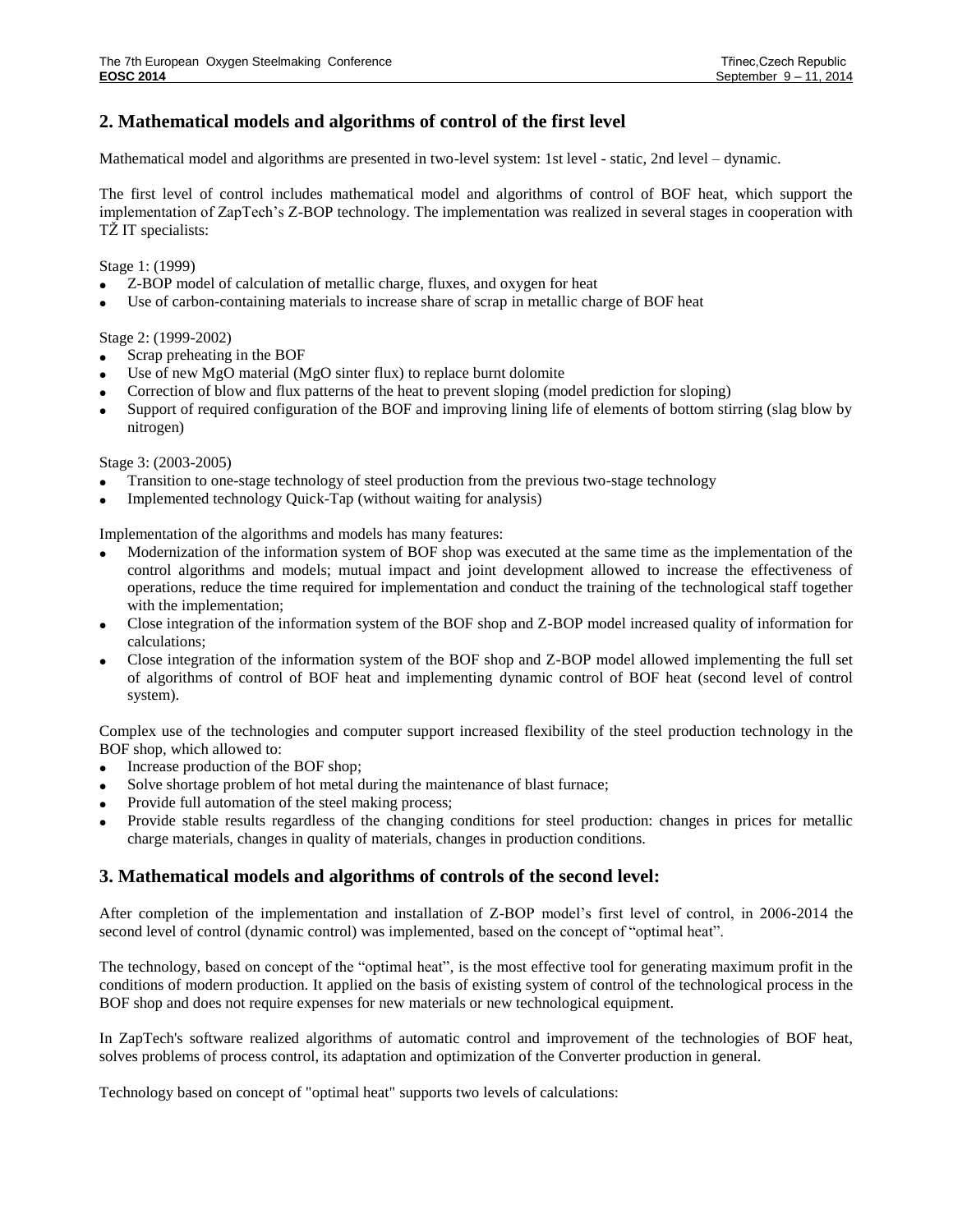#### **3.1 First level of calculations: - optimization of static level of control of BOF heat**

The main task of the first level - structural and parametric optimization of the Z-BOP model for attaining required technological parameters of the heat, reproducibility of dynamic processes from heat to heat, more complete account of the influences of controlled parameters of BOF process. The task is achieved by the use of technological improvements and mathematical model of BOF process. The changes are expected (operational refinement) of parameters of the model (object of control). Feedback is functioning through actual results of the BOF heat and results of work of dynamic optimization. The correction of the required controls after the completion of heat and their comparison with the predicted results allows avoiding the effects of uncontrolled factors and man.

Produced results allow to:

- Stabilize the thermal balance of the heat, achieve optimal temperature at turndown after the main blow;
- Provide the required regime of the heat, optimal chemical composition of slag during the blow;
- Achieve aimed chemical composition of steel;
- Reduce the number of corrective operations during the heat;
- Reduce the cycle of the heat.

#### **3.2 Second level of calculations: - dynamic control**

The main task of the second level is correction of local deviations from the required regime of the heat (stabilization of the dynamics of technological process) and fine-tuning of the parameters of the models with the first level of control. The problem is solved at the expense of short-term changes the position of the lance and the intensity of the blow and redistribution of additives fluxes during blow. Feedback is functioning through use of results of gas analysis of the BOF exhaust gases and actual results of BOF heat in order to improve the precision of the performance of offered technology of "optimal heat".

Important role at this level is played by the defined "special" points during main blow of BOF heat. For example, changes in the concentration of carbon, identification of the start of intense decarburization of BOF bath, sharp increase of probability of slag sloping, etc. The use of "special" point of "changes in the concentration of carbon" allows refining the calculation of amount of oxygen needed in the final stage to achieve aimed content of carbon in the steel and temperature of the BOF bath without intermediate measuring during blow.

Important role is played by the time lag of actual information and time inertia (constant time) of the processes in BOF bath. It is also important to monitor the conditions of the controlling system since it has its own dynamic characteristics (for example, transport time lag for the analysis of the BOF exhaust gas), disregard of which may lead to the mixed results for parameters of technological process and as a result misbalance of the entire control system.

Use of dynamic (algorithm operating) optimization allows to:

- Reduce loses of slag sloping during blow;
- Provide required slag regime during the heat;
- Reduce oxidation of slag and steel;
- Increase the degree of control over the process, timely react to disturbances in the control systems;
- Tune parameters of the first level of control.

Joint use of two-level optimizations allows to:

- Achieve jointly prescribed carbon and temperature of steel at turndown;
- Reduce the costs of lining maintenance;
- Increase yield of liquid steel;
- Increase production of steel.

Implementation of the technology based on the concept of "optimal heat" was done in two phases:

Phase 1: Analysis of BOF exhaust gases and determining the transitional concentration of carbon, optimization of the final period of main blow of BOF heat, implementation of the technology of one-stage blow with or without waiting for the analysis, including without intermediate measure during the main blow of BOF heat.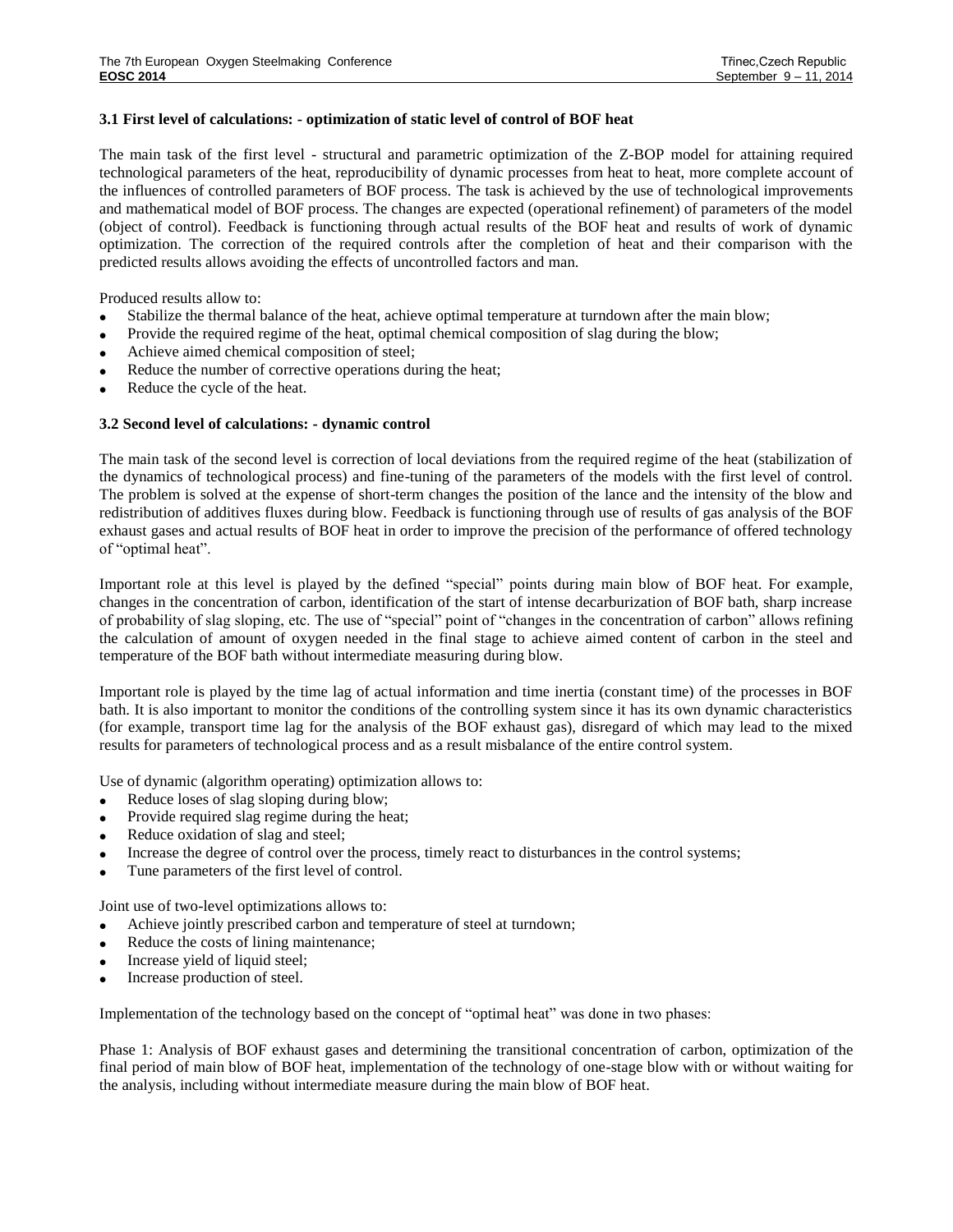Phase 2: Implementation of algorithms of suppressing sloping, reduction of slag oxidation through correction of blow and flux regimes during the main blow of BOF heat.

Implementation of dynamic control based on the concept of "optimal heat" allows to:

- Increase production of the BOF shop;
- Reduce oxidation of the BOF slag and steel;
- Improve stability of the process;
- Reduce the cycle of the heat;
- Increase yield of liquid steel.

## **4. Future prospects for further development**

After the finishing of period of active adjustments to the software of the control system, and because of the planned modernization of the equipment of the control system, it was proposed to modernize the existing system of control of BOF heat. It should be noted that such modernization will not impact the calculating algorithms that are part of the ACS (automated control system). The main changes will be in modules of exchange data and organization of calculations.

The goals of modernization of the ACS are:

- Create new user's interface without use of Magic program (by Magic Software Enterprises);
- Execution of additional requirements of technological personnel to expand the functionality of the automated control systems;
- Full satisfaction the demand of IT specialists for expanding functionality;
- Reduce computation load from the control level (ABB) and reduce data exchange.

The conditions for modernization of the ACS are:

- Transfer of the functions and features of information system BOF shop (including the model of BOF heat) to the new platform HP OpenVMS Industry Standard 64 Operating System version V8.4, only using the available software capabilities;
- Removal of identified during the exploitation for period from 1998 to 2014 deficiencies of the existing control system BOF shop.

Proposed software architecture:

- Use of three-tier architecture for building applications (client server computing (system core) server of database);
- Use of component model for implementing applications;
- Use of shared memory;
- Use of multithreaded calculations;
- Use of multiple levels of data storage.

Structural architecture is described in Figure 2.

Client – level includes:

- Implementation of the applications for the client in any programming environment (by Microsoft, Visual Studio, Borland, etc).
- The use of XML or another media for data exchange;
- Transfer of all computation to the computing server.
- Use of local cache for acceleration of access to data.

Computing server – level includes:

- The creation of the components:
	- 1) Component interaction with remote systems (client, controller, other programs): use of modern technologies of information exchange, compatibility with existing technologies;
	- 2) Component interaction with databases: Oracle RDB (for Alpha or Itanium); MS SQL Server, Oracle, Firebird as third-party database, etc;
	- 3) Component interaction with the Z-BOP model of BOF heat: issue of request for the calculation and handling of response;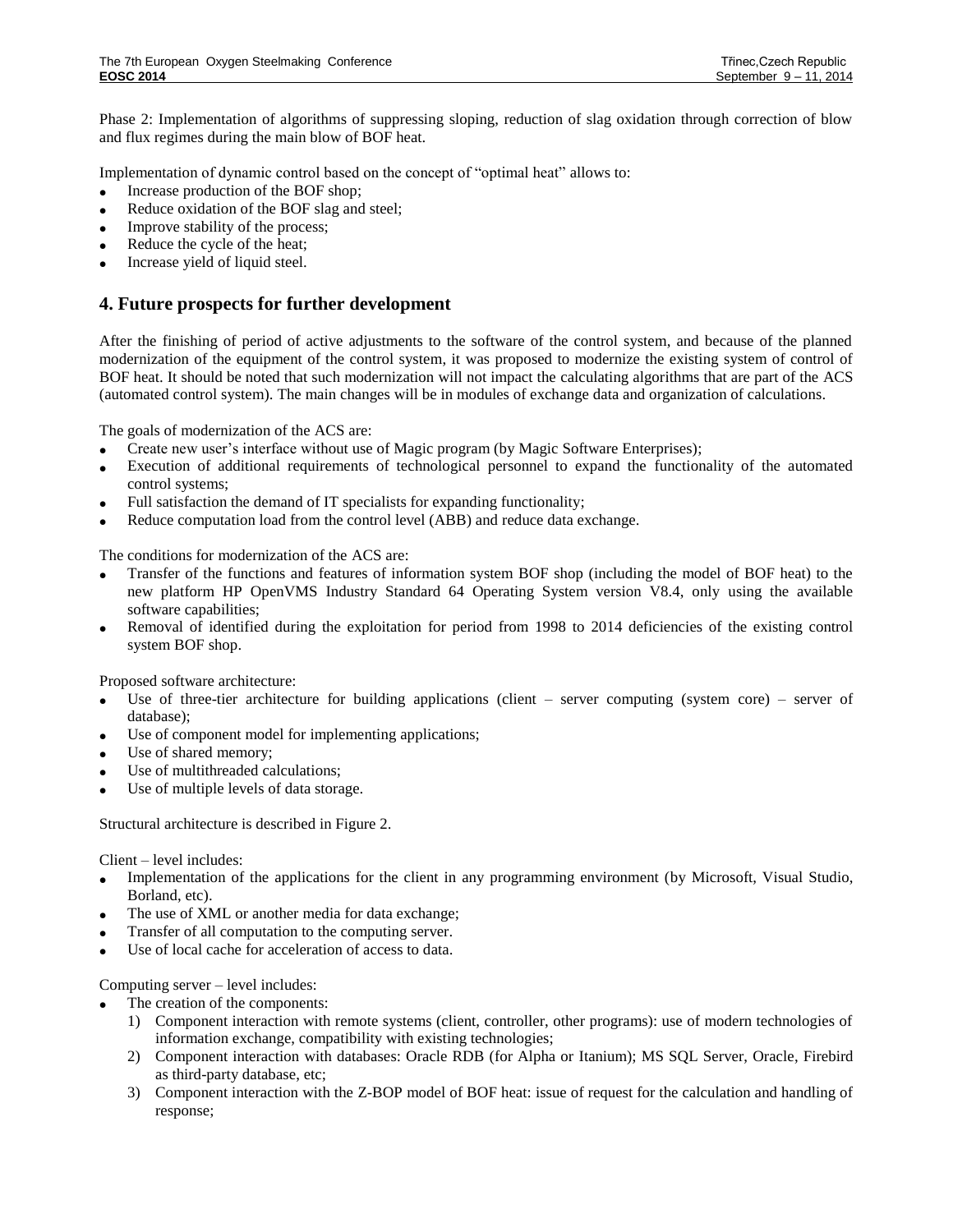- 4) Components of control shared memory: fast memory for the Z-BOP model of BOF heat; keep the data in the database;
- 5) Component multitasking of computations: managing task and memory.
- Defining interface for each component.

Database Server – level includes:

- Establishing of database structure for various functions of the system. Database for different platforms: OpenVMS, MS Windows, and Linux.
- Organization of table space: archive data, actual data, data for modeling, etc.



Fig. 2 Structural architecture

A benefit of new architecture includes itself**:**

- Reduces costs for software maintenance and use;
- Reduces business risks related to malfunctioning of separate parts of system;
- Provides real multitasking of the calculation;
- Provides increase in speed of actions;
- Allows using additional tools for optimization of the process and modeling for BOF heat.

New opportunities are**:**

- Fast adjustment and commissioning of the changes;
- Model computations for single heats and series of heats, comparison of calculations as part of the control system instead of using outside tools;
- Connecting of practically unlimited quantity of users, ease of the access;